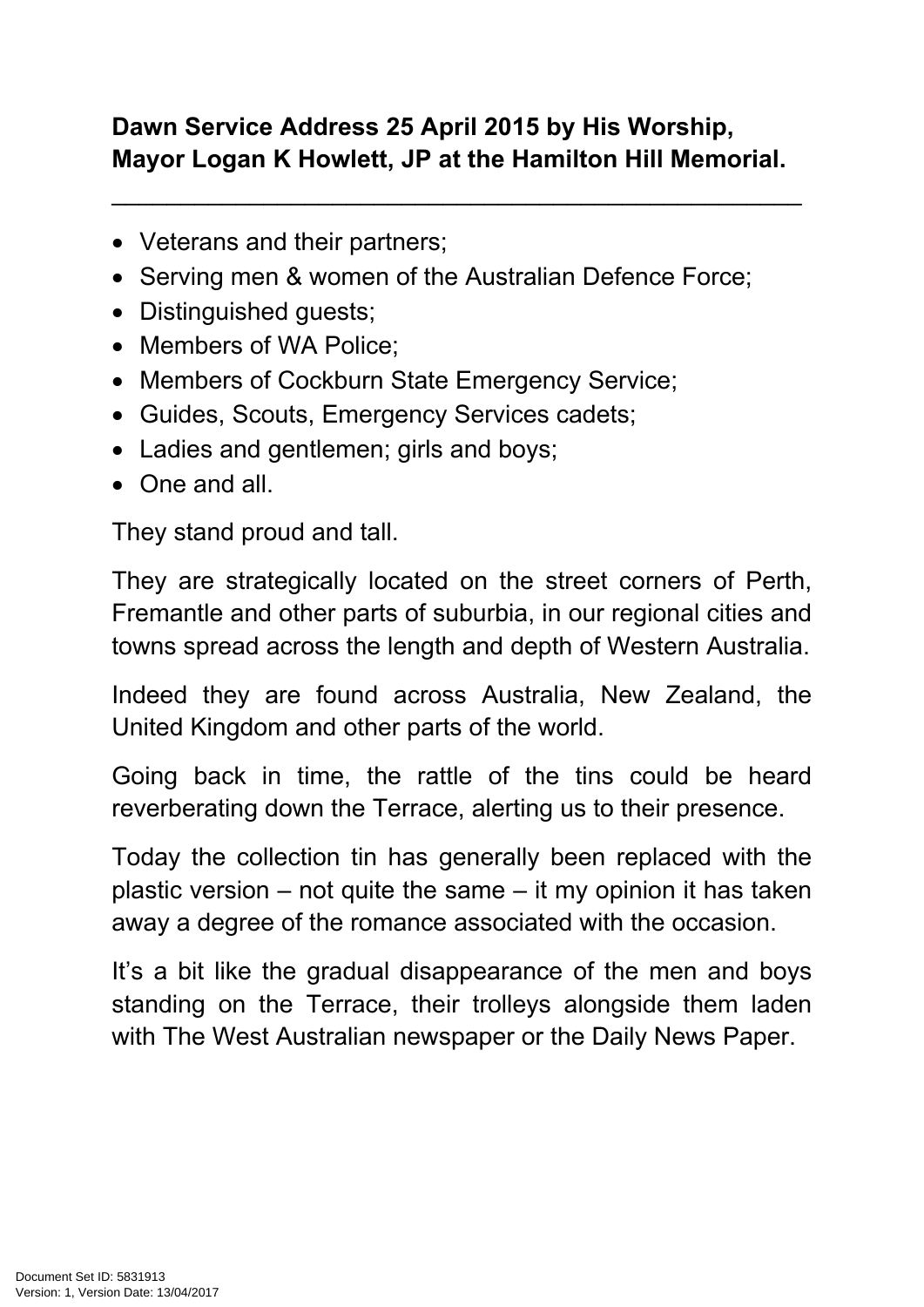That aside, just as they did then, the veterans and serving men and women stood proud and tall, plastic collection tins in hand – a box of various valued badges in their other hand – your choice of badge to proudly wear over coming days and weeks.

It is always interesting to watch people once their attention is focused – they reach into their pocket taking their wallet out or into their handbags for their purse – is there a coin or two or perhaps a note that can placed into those plastic containers – there's the occasional dropping of coins or even banknotes on the pavement – the occasional coin that rolls away with a mind of its own.

The ultimate outcome of these engagements of our veterans and serving men and women with the general public provides a revenue flow to support Legacy; an organisation dedicated to caring for the families of veterans who have died or become incapacitated either on service or subsequently.

Their service extends to veterans who have served in war and on peacekeeping and humanitarian missions and to our serving men and women.

Today Legacy's compassionate service assists over 90,000 widows and 1900 children and dependants with a disability through innovative and practical programs aimed at:

- Protecting the basic needs of individuals and families;
- Advocating for the entitlements, rights and benefits of individuals and families;
- Assisting families to cope with bereavements; and
- Helping people thrive, despite their adversity and loss.